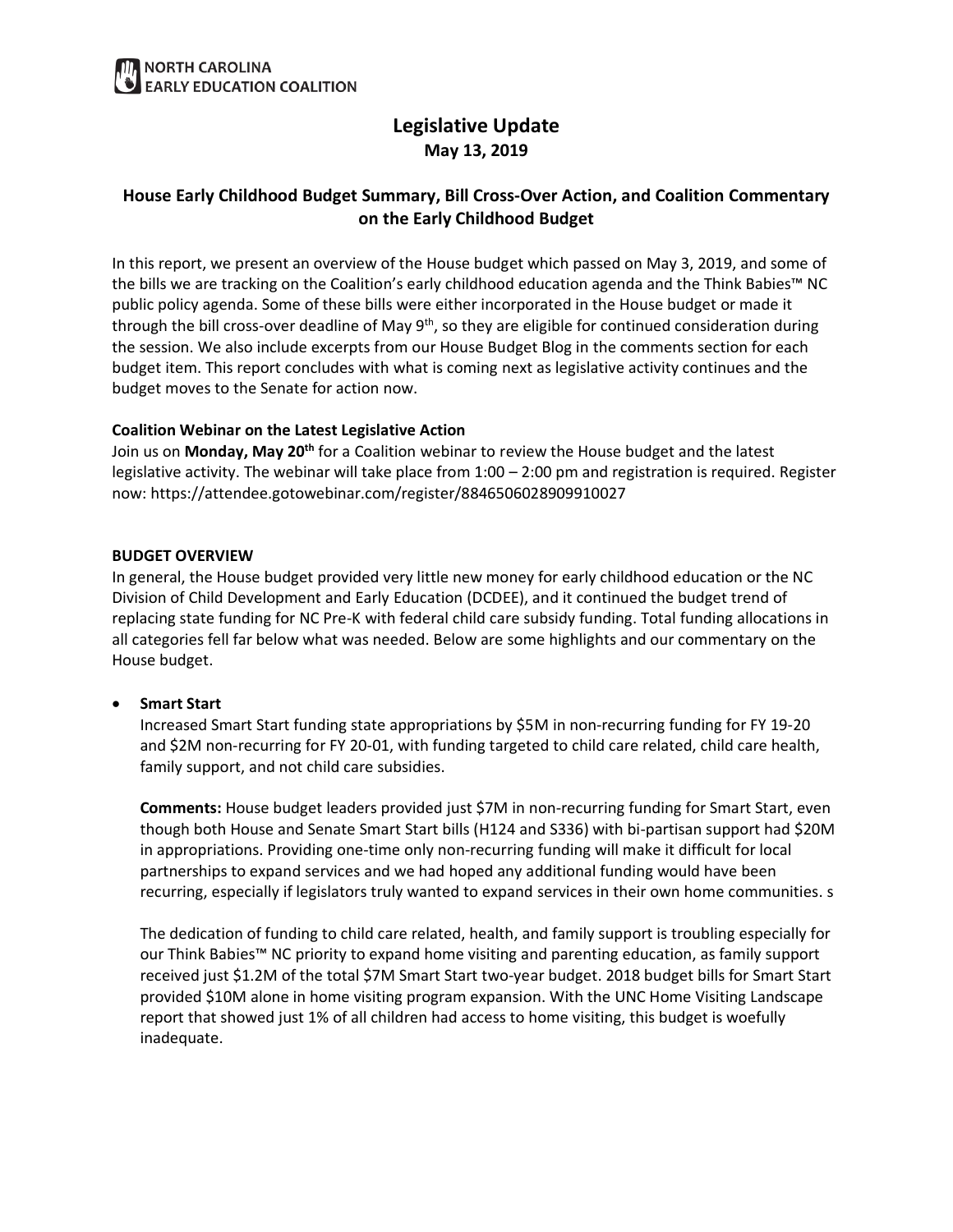## **NORTH CAROLINA EARLY EDUCATION COALITION**

### • **NC Pre-K**

The House budget maintains \$9.028M in state funding for NC Pre-K expansion in FY 19-20 and FY 20- 21, which was previously appropriated in FY 2018-19 budget. The budget also provides \$1.7M in recurring state funding for a 2% rate increase in FY 19-20 and \$5.3M in recurring funding for a 6% increase FY 20-21. The rate increase is intended to be used for salary increases for private child care salaries.

In other Pre-K related funding, the House budget creates the "Upstart Virtual Pre-K Pilot Program" and provides \$1M in non-recurring funding in FY 19-20 only.

**Comments:** House budget leaders again reduced state funding for NC Pre-K and replaced it with federal TANF funding, which is very disappointing because it negatively impacts the amount of funding available for child care subsidy assistance for working families and makes NC Pre-K increasingly dependent on federal funding. This happened last year when both the Senate and House voted to reduce NC Pre-K state funding by \$50M and replaced it with federal TANF child care subsidy funding. That budget action reduced the state share to 24%, increased the share of federal funding to 38%, and left the lottery funding share at 48%.

Although House budget leaders did maintain their expansion funding of \$9M from the previous legislative session, their budget only continues the expansion trend and does not address the capacity building issues facing communities. In the last expansion round, 30 counties did not expand NC Pre-K, which clearly indicates there are significant barriers to expansion. These barriers were detailed in the Coalition's 2018 NC Pre-K fact sheet and also the 2019 NIEER NC Pre-K report. Further, although the rate increases are appreciated since they are intended for private child care Pre-K teachers, the rate increases are too low, especially in the first year of the budget cycle, and do not address the needs for administrative or programmatic support funding or upfront funding to recruit and hire teachers and outfit new classrooms. We believe that the allocation process, which is a per child reimbursement approach, needs to change and the rate increase needs to be higher to address multiple capacity building issues.

On the Virtual Pre-K program and funding, we believe that virtual early learning preschools are not appropriate, nor is this an effective early learning strategy for early childhood education. When other states have implemented this program, some have connected the virtual learning to other early education or family support programs. We recognize that the Department of Public Instruction (DPI) wants to reach those children who are not able to access the NC Pre-K funding, but we had hoped that DPI would have created its own funding stream for NC Pre-K and would have added some evidence-based programming to make this pilot successful.

#### • **Child Care Subsidy Assistance for Working Families**

The House budget provides \$7M in recurring funding for FY 19-20 and \$7M for FY 20-21 from the federal CCDBF and TANF child care subsidy block grants. This will support about 1,100 eligible children. Through a special budget provision, the parent co-pay is reduced from 10% to 9% which is estimated to cost approximately \$600,000. This will likely reduce services for 100 children. In other action, the House budget reduces the CCDBG infant-toddler quality set-aside funding by \$565,189 and eliminates three positions, stating these are unfilled. (DCDEE say they are filled, or about to be filled).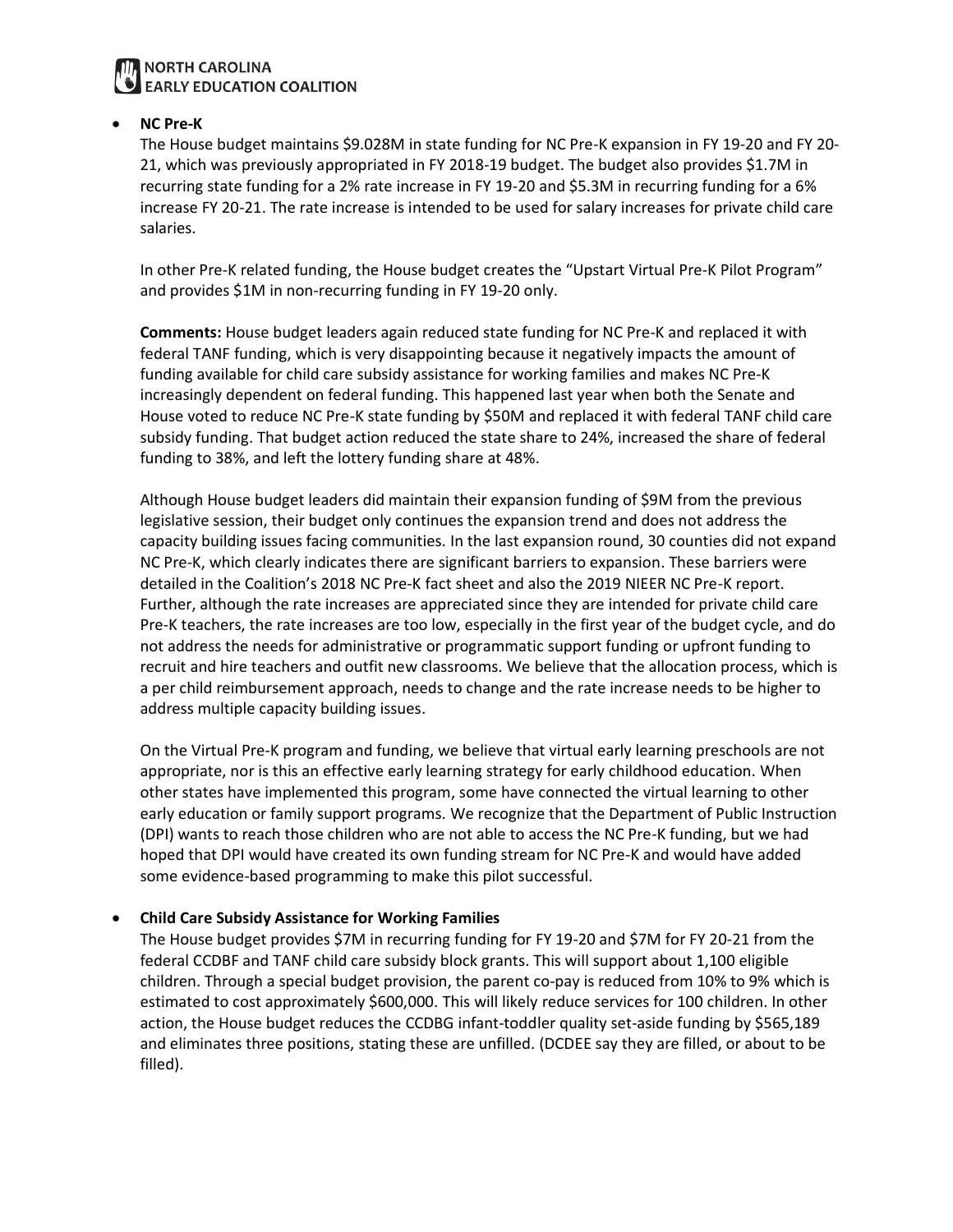## **NORTH CAROLINA EARLY EDUCATION COALITION**

#### **Comments:**

This is an extremely disappointing under-investment in child care subsidy assistance for working families and their children, especially considering there are almost 30,000 eligible children on the waitlist right now and only about 20% of all eligible children are currently served. The Coalition's budget request was for \$31M in funding, which would have served 6,000 children. The House budget of \$7M falls far short of what is needed. As noted previously, House budget leaders continued the trend of taking funding from one early childhood program to fund another program, which directly contradicts the federal intent by Congress and the President to expand child care subsidies for working families. This House budget action is both not fair and extremely short-sided, especially considering that the entire state is a child care desert, with every county experiencing severe shortages in quality infant-toddler programs and other child care programs that serve lowincome children and families. These families would benefit greatly from opportunities to access quality early learning programs to support their children's healthy development and early learning to be on track for third grade reading success. The lack of child care subsidy funding impacts not only the number of spaces for children and families, but also the ability of child care programs to serve these families and to provide wrap-around services for families in the NC Pre-K program. Despite our push to Think Babies, infants and toddlers will continue to be underserved by the House budget. More than half of the young children currently on the waitlist are babies under age three, and no special priority was placed on serving our youngest children.

#### **CROSS-OVER BILL ACTIVITY**

This section includes a brief summary of bills that are part of the Coalition's early education and/or Think Babies™ NC agenda. These bills either made it into the House budget or were approved by one chamber before the cross-over deadline. Please note that bills with appropriations can still be considered, and other bills may find a way to be considered in another bill or in Senate budget action.

#### **Moving On:**

- **H882 Early Childhood Recommendations (Coalition and Think Babies™ NC).** This bill makes improvements to lead teacher education standards and compensation, and directs DCDEE to develop a feasibility cost study for a model infant-toddler program, similar to how NC Pre-K is structured. This bill was amended to remove all reference to religious-affiliated child care programs which do not have to participate in these new standards. H882 passed the House unanimously 111-0 and now goes to the Senate for consideration.
- **H655: NC Health Care for Working Families (Think Babies™ NC**). This bill expands access to health coverage under the NC Health Care for Working Families Program and establishes the North Carolina Rural Access to Health Care Grant Program. Although this bill was never heard in any Committees, House leaders still expect to bring it forward this session.
- **H124/S336: Expand Smart Start Funds (Coalition and Think Babies™ NC).** This bill appropriates \$20M to the NC Partnership for Children to distribute to Smart Start local partnerships. This bill was not heard in either the House or Senate, so not likely to be considered as a separate bill. However, as reported, the House budget included a total of \$7M in non-recurring funding over both budget years, so discussion will likely continue in the Senate budget process.